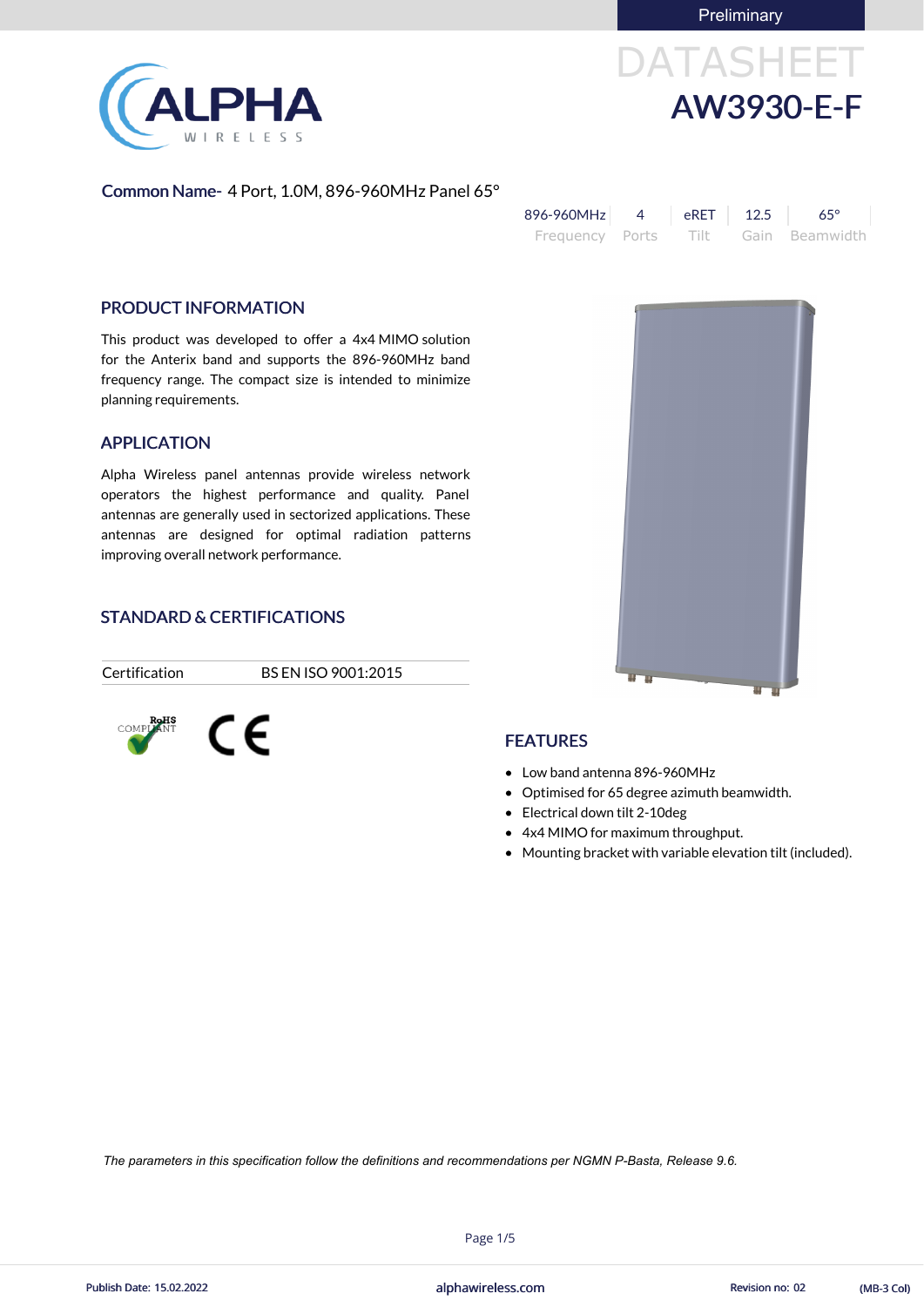

## AW3930-E-F

### TECHNICAL SPECIFICATION

| <b>Electrical Specifications</b>        |       |            |                            |                            |                            |  |
|-----------------------------------------|-------|------------|----------------------------|----------------------------|----------------------------|--|
| <b>Frequency Range</b>                  |       | <b>MHz</b> | 896 - 918                  | $918 - 940$                | $940 - 960$                |  |
| Polarisation                            |       | Degree     |                            | $+/-45^{\circ}$            |                            |  |
| Gain                                    | Basta | dBi        | $11.9 \pm 0.5$             | 11.90±0.5                  | $11.9 \pm 0.5$             |  |
|                                         | Max   | dBi        | 12.4                       | 12.4                       | 12.4                       |  |
| Azimuth Beamwidth                       |       | Degree     | $65^\circ$                 | $65^\circ$                 | $65^\circ$                 |  |
| Azimuth Beam Squint                     |       | Degree<    | $5^\circ$                  | $5^\circ$                  | $5^\circ$                  |  |
| Elevation Beamwidth                     |       | Degree     | $23^\circ$                 | $23^\circ$                 | $23^\circ$                 |  |
| <b>Electrical Downtilt</b>              |       | Degree     | $T2^{\circ} - T10^{\circ}$ | $T2^{\circ} - T10^{\circ}$ | $T2^{\circ} - T10^{\circ}$ |  |
| <b>Electrical Downtilt Deviation</b>    |       | Degree<    | $2^{\circ}$                | $2^{\circ}$                | $2^{\circ}$                |  |
| Impedance                               |       | Ohms       | 50                         | 50                         | 50                         |  |
| <b>VSWR</b>                             |       | $\prec$    | 1.5                        | 1.5                        | 1.5                        |  |
| <b>Return Loss</b>                      |       | dB         | 14                         | 14                         | 14                         |  |
| <b>Isolation</b>                        |       | dB         | 25                         | 25                         | 25                         |  |
| Front to Back Ratio: Total Power +/-30° |       | dB         | 22                         | 22                         | 22                         |  |
| Passive Intermodulation                 |       | dBc<       | $-150$                     | $-150$                     | $-150$                     |  |
| <b>Cross-Polar Discrimination</b>       |       | dB         | 15                         | 15                         | 15                         |  |
| Maximum Effective Power Per Port        |       | W          | 300                        | 300                        | 300                        |  |

### Representative Pattern Files





Azimuth **Elevation** 

For radiation pattern files, please login at www.alphawireless.com

Page 2/5

alphawireless.com Publish Date: 15.02.2022 Revision no: 02 (MB-3 Col)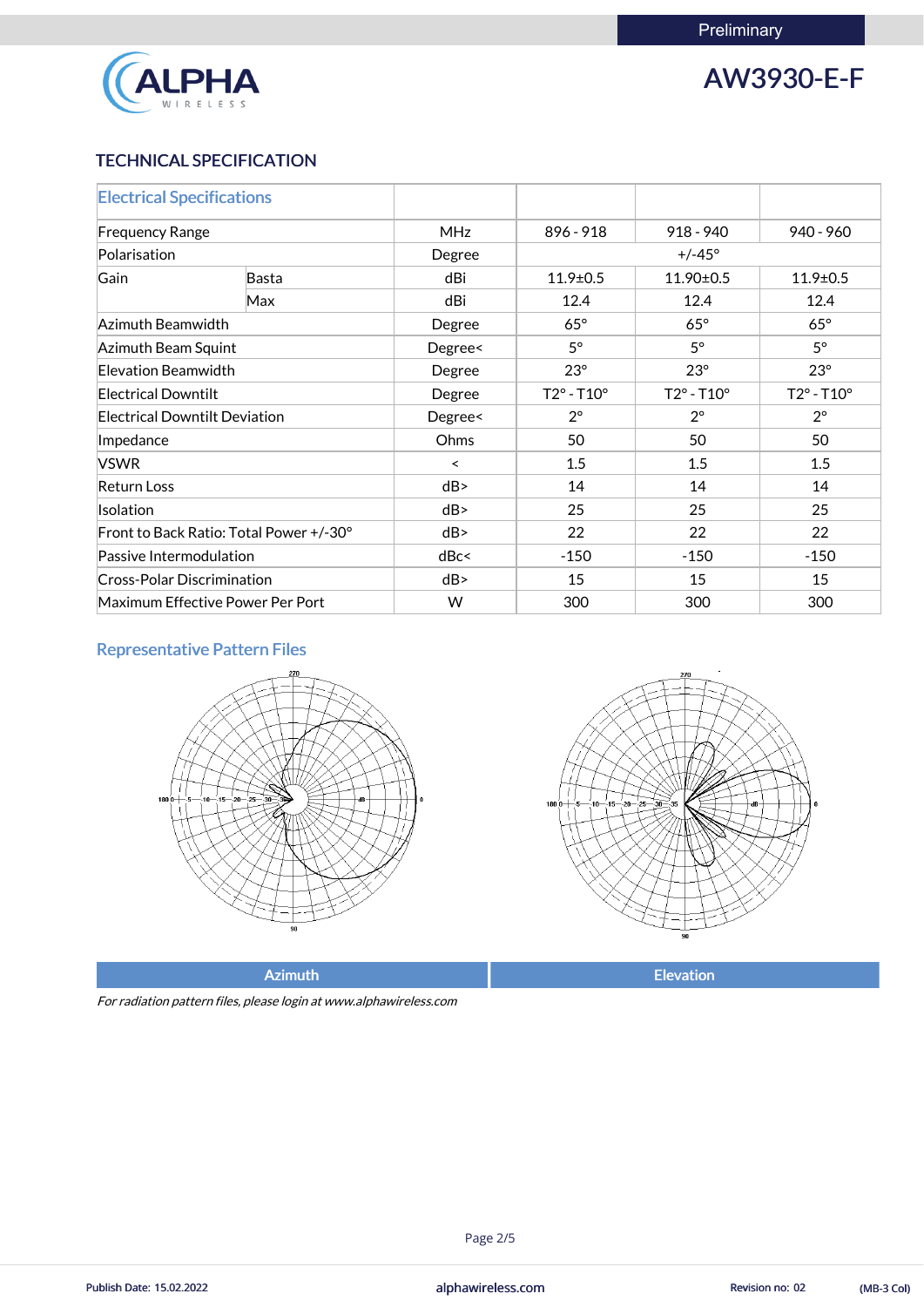

## AW3930-E-F

### TECHNICAL SPECIFICATION

| <b>Mechanical Specifications</b>                |                              |                                               |
|-------------------------------------------------|------------------------------|-----------------------------------------------|
| <b>Dimensions</b>                               | mm(in)                       | $1000(39.4) \times 480(18.9) \times 115(4.5)$ |
| Packing Size (LxWxD)                            | $mm$ (in)                    | 1200 (47.2) x 530 (20.9) x 275 (10.8)         |
| Net Weight (antenna)                            | kg (lb)                      | 11.1(25.5)                                    |
| Net Weight (mount)                              | kg (lb)                      | 3(6.6)                                        |
| Shipping Weight                                 | kg (lb)                      | 15(33.1)                                      |
| Connector Type (Female)                         |                              | $4.3 - 10$                                    |
| <b>Connector Quantity</b>                       |                              | 4                                             |
| <b>Connector Position</b>                       |                              | <b>Bottom</b>                                 |
| Windload Frontal (at Rated Wind Speed: 150km/h) | $N$ (lbf)                    | 495 (112)                                     |
| Windload Lateral (at Rated Wind Speed: 150km/h) | $N$ (lbf)                    | 181(41)                                       |
| <b>Survival Wind Speed</b>                      | $km/h$ (mph)                 | 200(125)                                      |
| Radome Material                                 |                              | Fiberglass                                    |
| Radome Colour                                   | <b>RAL</b>                   | 9010                                          |
| <b>Product Compliance Environmental</b>         |                              | <b>RoHS</b>                                   |
| Lightning Protection                            |                              | DC Grounded                                   |
| Cold Temperature Survival                       | $^{\circ}$ C ( $^{\circ}$ F) | $-40(-40)$                                    |
| Hot Temperature Survival                        | $^{\circ}$ C ( $^{\circ}$ F) | 70 (158)                                      |

### Array Layout and RET Information



| Configuration                  |                                                         |
|--------------------------------|---------------------------------------------------------|
| 896-960 MHz                    | One RET per 2 Port Array: R1, R2                        |
| <b>Total Quantity</b>          | <b>Two RET Motor Controller</b>                         |
| <b>Location and Interface</b>  |                                                         |
| <b>RET Controller Location</b> | Inside antenna radome housing                           |
| <b>RET Interface</b>           | Pair of AISG 8 Pin DIN connectors, one male, one female |
| <b>RET Interface Quantity</b>  | One pair of AISG 8 Pin DIN connectors                   |
| <b>RET Interface Location</b>  | On connector plate located at bottom of antenna         |
| <b>Electrical</b>              |                                                         |
| Input Voltage                  | $10 - 30V$                                              |
| Power Idle Mode                | $\leq 1W$                                               |
| <b>Power Active Mode</b>       | ~< 10W                                                  |
| Protocol                       | 3GPP / AISG 2.0                                         |

|                                |  | not represent antenna sizes. |               |
|--------------------------------|--|------------------------------|---------------|
| <b>Frequency</b><br><b>MHz</b> |  | <b>Ports</b>                 | <b>RET ID</b> |

|       |                                |              | $1.1$ pac rotanged |                    |
|-------|--------------------------------|--------------|--------------------|--------------------|
| Array | <b>Frequency</b><br><b>MHz</b> | <b>Ports</b> | <b>RET ID</b>      | Power Idle N       |
|       |                                |              |                    | <b>Power Activ</b> |
|       | $896 - 960$                    | $1 - 2$      |                    |                    |
| R2    | $896 - 960$                    | $3 - 4$      |                    | Protocol           |

### 

Page 3/5

alphawireless.com Publish Date: 15.02.2022 Revision no: 02 (MB-3 Col)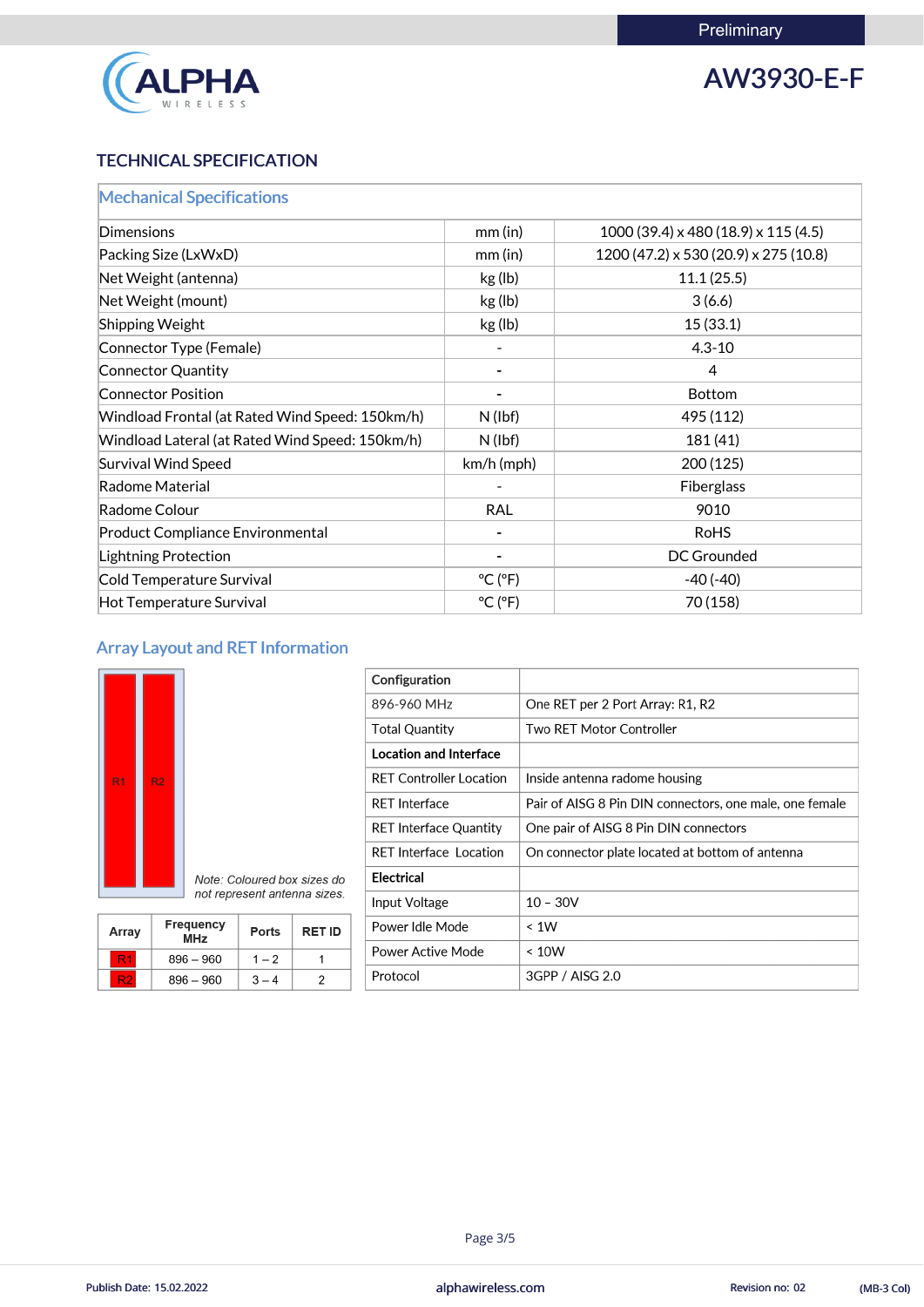**Preliminary** 



## AW3930-E-F

### Mechanical Illustration

### All measurements are in mm (in)







### Page 4/5